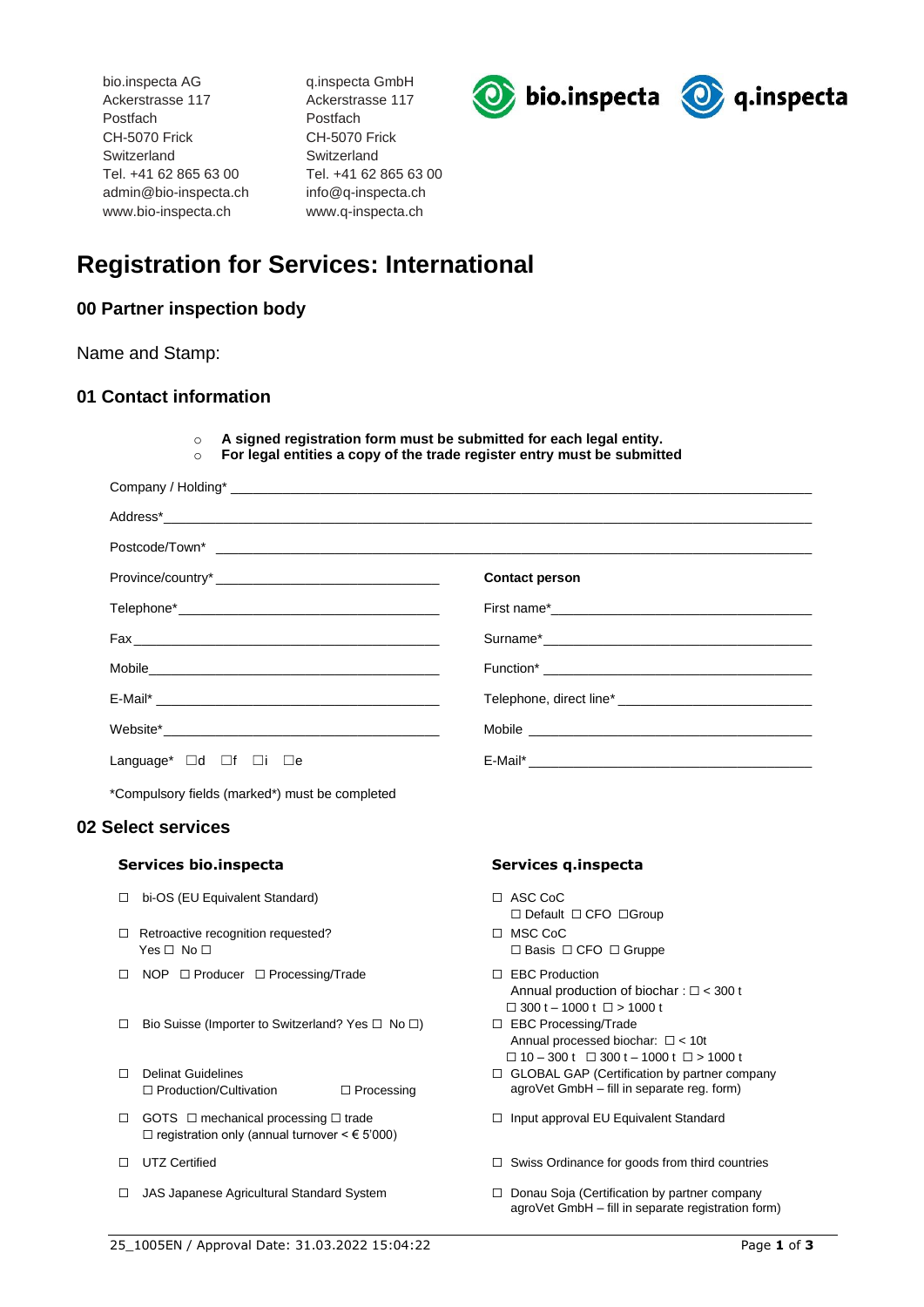### ▪ **History**

☐ Corporation is/was already certified

| Service            | Certified since | Name of inspection body                                                                 | Contract of certification is/      |
|--------------------|-----------------|-----------------------------------------------------------------------------------------|------------------------------------|
| (Label / Standard) | (Year)          |                                                                                         | will be cancelled                  |
|                    |                 |                                                                                         | $\sqcup$ no<br>$\perp$<br>ves      |
|                    |                 |                                                                                         | $\Box$<br>$\sqcup$ no<br>ves       |
|                    |                 |                                                                                         | $\mathsf{L}$<br>$\sqcup$ no<br>ves |
|                    |                 | if certified before, have you ever been suspended or part of your products decertified? | $\Box$ no<br>yes                   |

☐ For **newly registered services,** the certificate incl. any approval conditions imposed in the previous year must be attached. By signing this registration the applicant authorizes bio.inspecta to ask the previous inspection body for the relevant cerficaton documents

□ The registered operation was never previously subject to an inspection procedure.

# **03 Additional information**

▪ **Activity**

| . ,                                                |                                                                       |
|----------------------------------------------------|-----------------------------------------------------------------------|
| Producer (incl. refining)<br>$\Box$                | $\Box$ Producer with livestock                                        |
| Processor                                          | $\Box$ Exporter                                                       |
| Vinifier                                           | $\Box$ Storekeeper                                                    |
| Trader                                             | $\Box$ Importer                                                       |
| $\Box$ Group Certification                         | $\Box$ Subcontractor (services provided to other operation; should be |
|                                                    | selected with other activities)                                       |
| $\Box$ Subcontracted activities (hired processors) |                                                                       |
| Number of non-certified subcontractors             |                                                                       |
| Addresses of non-certified subcontractors          |                                                                       |
|                                                    |                                                                       |
|                                                    |                                                                       |

# ▪ **Product categories**

- □ A : Unprocessed plant products
- ☐ B : Live animals or unprocessed animal products
- ☐ D : Processed agricultural products for use as **Food**
- ☐ E : Processed agricultural products for use as **Feed**
- ☐ F : Vegetative propagating material and seeds for cultivation

### ▪ **Production**

| Agriculture:                                             |    |  |
|----------------------------------------------------------|----|--|
| Total arable land                                        | ha |  |
| Total request for organic                                | ha |  |
| Do you have any conventional units? $\Box$ Yes $\Box$ No | ha |  |
|                                                          |    |  |
| Wild collection:                                         |    |  |
| Size of collection area                                  | ha |  |
| Number of collected products                             | ha |  |
| Number of the collectors                                 | ha |  |